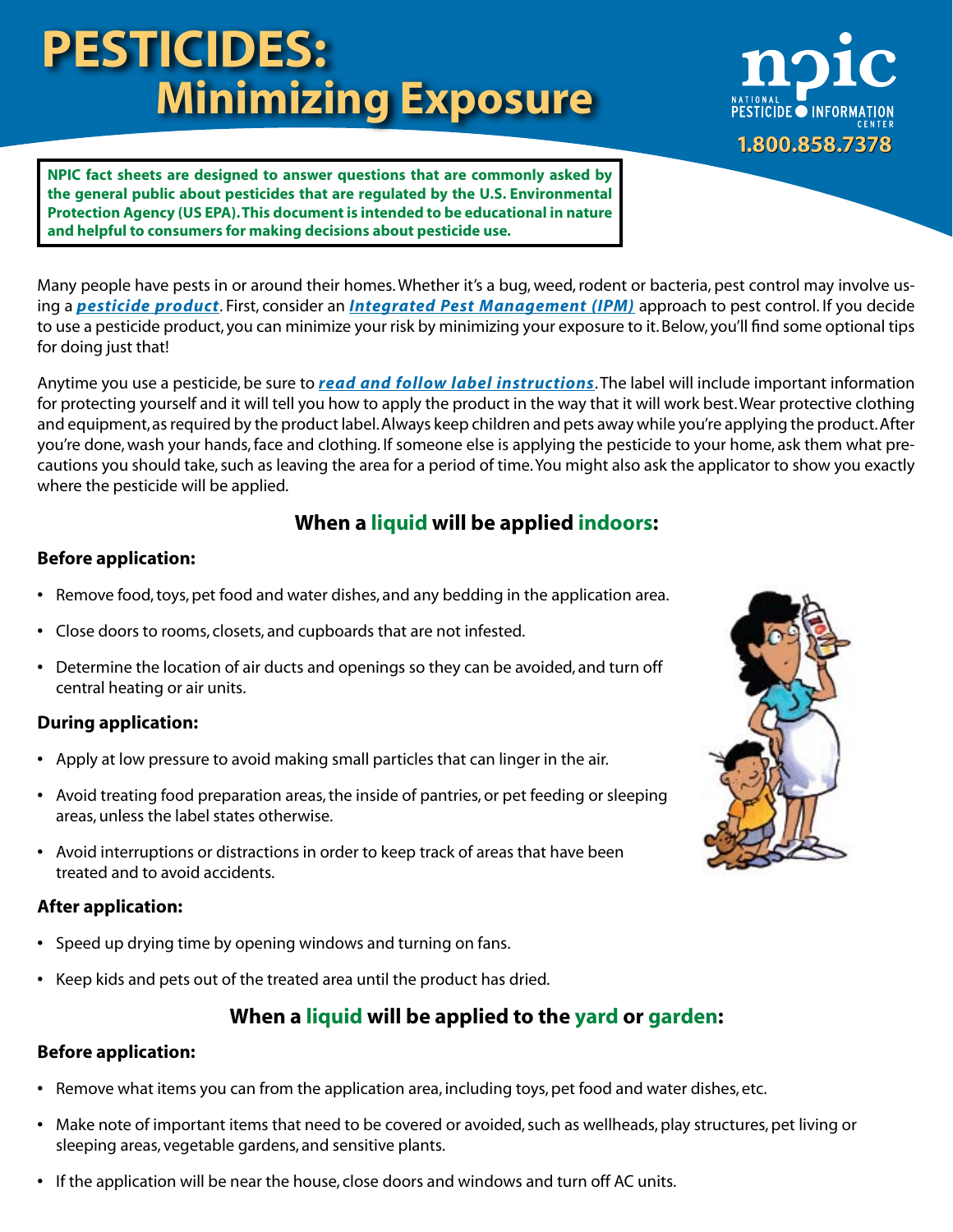# **PESTICIDES: Minimizing Exposure**



**•** Find out if your *[state](http://npic.orst.edu/reg/state_agencies.html)* requires you to place signs notifying neighbors, and place any required signs so they are very visible around the edge of treated area.

## **During application:**

- **•** Don't use the highest-pressure setting, unless directed by the label. This can create small particles that can linger in the air.
- **•** Don't apply when it's too windy or the product may drift away from the application site.
- **•** If someone else is applying the product, avoid the area during application, especially downwind from the application.

### **After application:**

**•** Be aware that damp or shaded areas may not dry as quickly as sunny locations.



- **•** Keep people and pets off of the treated area for the amount of time specified on the label, or until the area is dry, whichever is longer.
- **•** If you have to walk on the treated area, remove shoes before going inside to minimize tracked-in residue on floors.

# **When granules will be applied to the yard or garden:**

#### **Before application:**

**•** Cover, avoid or remove any items that could capture granules, such as potted plants, pathways, or bird-baths.

### **During application:**

- **•** Avoid getting granules stuck in pant legs, shoe laces, etc.
- **•** If using a broadcast spreader, be careful not to fling the product into nontarget areas such as gardens, pools, playgrounds, etc.

#### **After application:**

- **•** Keep pets and children out of the area until the granules are watered in and the surface is dry. Check the label for application directions for your specific product.
- **•** Use caution when mowing, edging or trimming if there are still granules visible. This may chop them up and fling them into the air.

For more information contact: NPIC Oregon State University, 310 Weniger Hall, Corvallis, OR 97331-6502 Phone: 1-800-858-7378 Fax: 1-541-737-0761 Email: npic@ace.orst.edu Web: [npic.orst.edu](http://www.npic.orst.edu)